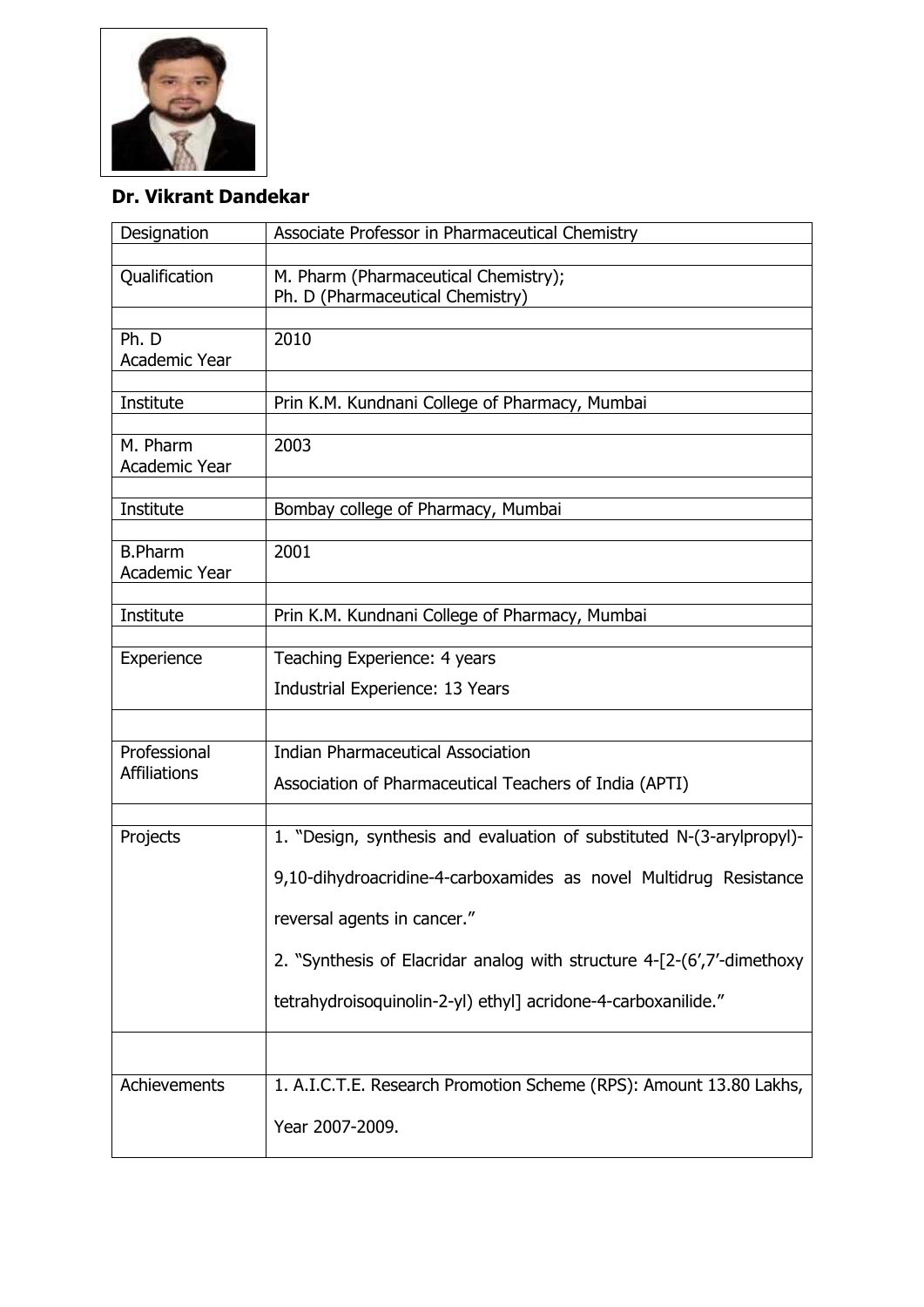|                         | 2. Minor Research Grant, Mumbai University: Amount 50,000,                    |
|-------------------------|-------------------------------------------------------------------------------|
|                         | Year 2008.                                                                    |
|                         | 3. The best oral presentation award, 55 <sup>th</sup> Indian Pharmaceutical   |
|                         | Congress, Chennai, 2003.                                                      |
|                         | 4. "Rameshwardasji Birla Smarak Kosh Scholarship", 2001-2002.                 |
|                         |                                                                               |
| Patents                 | 1. IN2435/MUM/2008: Acridone carboxamide derivatives and their                |
|                         | process of preparation, application no.<br>2435/MUM/2008,                     |
|                         | date: 18/Nov/2008.                                                            |
|                         | 2.IN438/MUM/2009: Novel process for preparation of Acridone                   |
|                         | derivatives, application no. 438/MUM/2009, date: 26/2/2009.                   |
| Seminars /              | 1. Presented "ADME studies on Aryl propyl acridone carboxamide                |
| Workshops               | analogues using QikProp (SCHRODINGER Inc.)", Young Research                   |
| Presented &<br>Attended | Conference, Institute of Chemical Technology, Mumbai, January 2009.           |
|                         | 2. Presented "Designing, Microwave-assisted Synthesis and Evaluation          |
|                         | of substituted Aryl propyl acridone carboxamide analogues." 60th              |
|                         | Indian Pharmaceutical Congress, New Delhi, December 2008.                     |
|                         | 3. Presented "Designing, Synthesis and Evaluation of substituted Aryl         |
|                         | propyl acridone carboxamide analogues", National seminar on Cancer            |
|                         | Biology and Development of NCE, Coimbatore, November 2008.                    |
|                         | 4. Presented "Synthesis and Evaluation of substituted Aryl propyl             |
|                         | acridone carboxamide", 59 <sup>th</sup> Indian Pharmaceutical<br>Congress,    |
|                         | Varanasi, 2007.                                                               |
|                         | 5. Presented "Synthesis, Evaluation and QSAR studies of substituted           |
|                         | 1,2,4-Triazoles as antifungal agents", 58 <sup>th</sup> Indian Pharmaceutical |
|                         | Congress, Mumbai, 2006.                                                       |
|                         |                                                                               |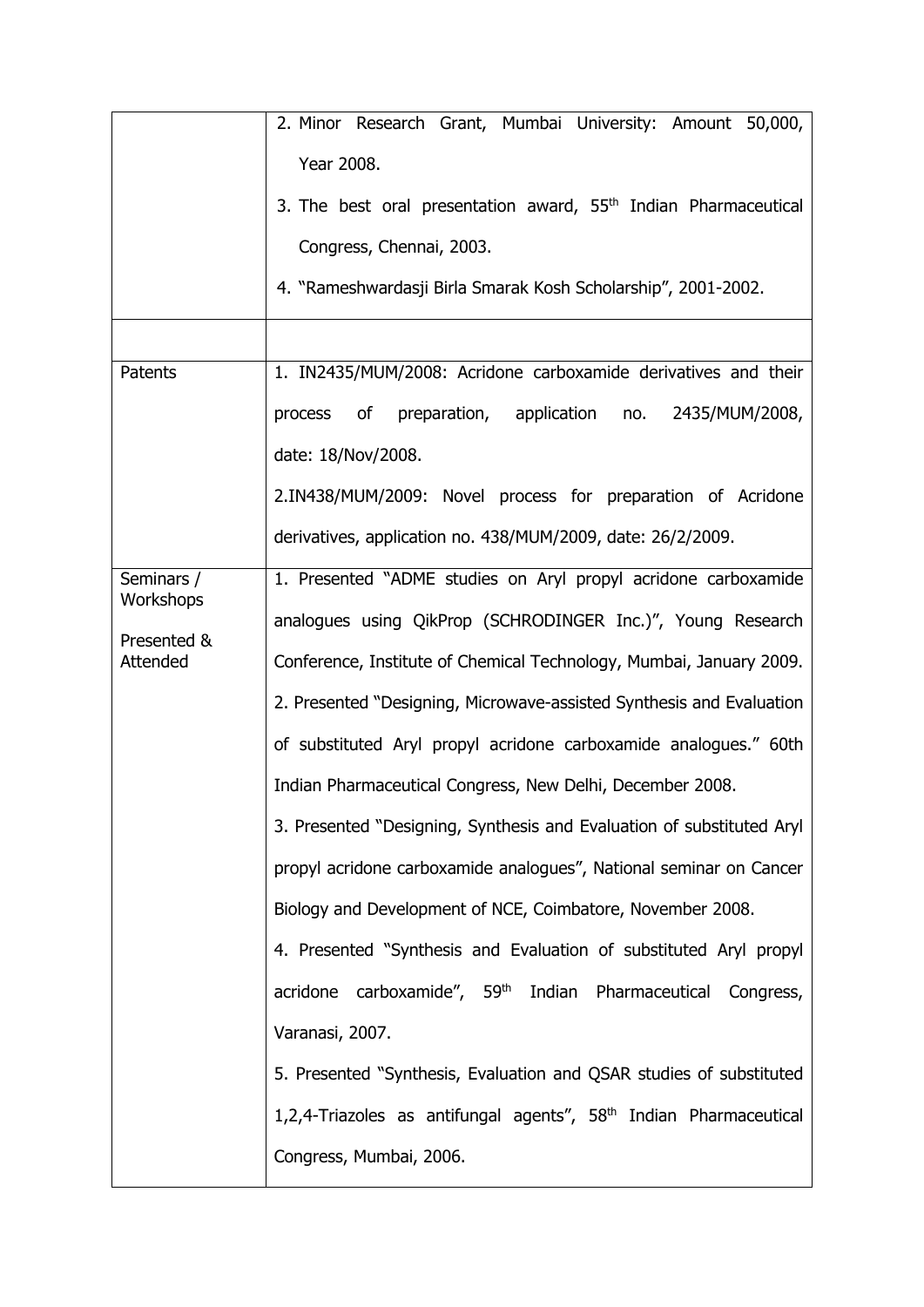|                          | 6. Presented "Studies in synthesis of Elacridar analogue", 8th                 |
|--------------------------|--------------------------------------------------------------------------------|
|                          | International symposium on Pharmaceutical Sciences, Ankara, Turkey             |
|                          | 13-18 June 2006.                                                               |
|                          | 7. Presented "Synthesis of Elacridar analog", 55th<br>Indian                   |
|                          | Pharmaceutical Congress, Chennai, 2003.                                        |
|                          | 8. Presented "Studies in Synthesis of Elacridar", New Vistas in Drug           |
|                          | Discovery seminar, Mumbai, 2003.                                               |
|                          | 9. Attended seminar on "challenges & opportunities of IPR" organized           |
|                          | by SciTech & AAPS, 2015                                                        |
|                          | 10. Attended 58 <sup>th</sup> Indian Pharmaceutical congress, Mumbai, December |
|                          | 2006.                                                                          |
|                          | 11. Attended 5 <sup>th</sup> International Symposium on Innovations<br>in      |
|                          | Pharmaceutical Sciences & Technology, Mumbai; February 2003.                   |
|                          | 12. Attended seminar on "Elements of Drug Design & Discovery,                  |
|                          | Bombay college of Pharmacy, 2003.                                              |
|                          | 13. Attended 54th Indian Pharmaceutical Congress, Pune, December.              |
|                          | 2002.                                                                          |
|                          |                                                                                |
| Research<br>Publications | 1. Design, synthesis and evaluation of substituted N-(3-arylpropyl)-           |
|                          | 9,10-dihydroacridine-4-carboxamides as novel Multidrug Resistance              |
|                          | reversal agents in cancer., Chinese J. of chem.; 2011, 29, 504-510             |
|                          | [Wiley-VCH & Chinese Chemical Society; impact factor: 2.376]                   |
|                          |                                                                                |
|                          | 2. Microwave-Assisted Synthesis and Evaluation of Substituted Aryl             |
|                          | Propyl Acridone-4-Carboxamides as Potential Chemosensitizing Agents            |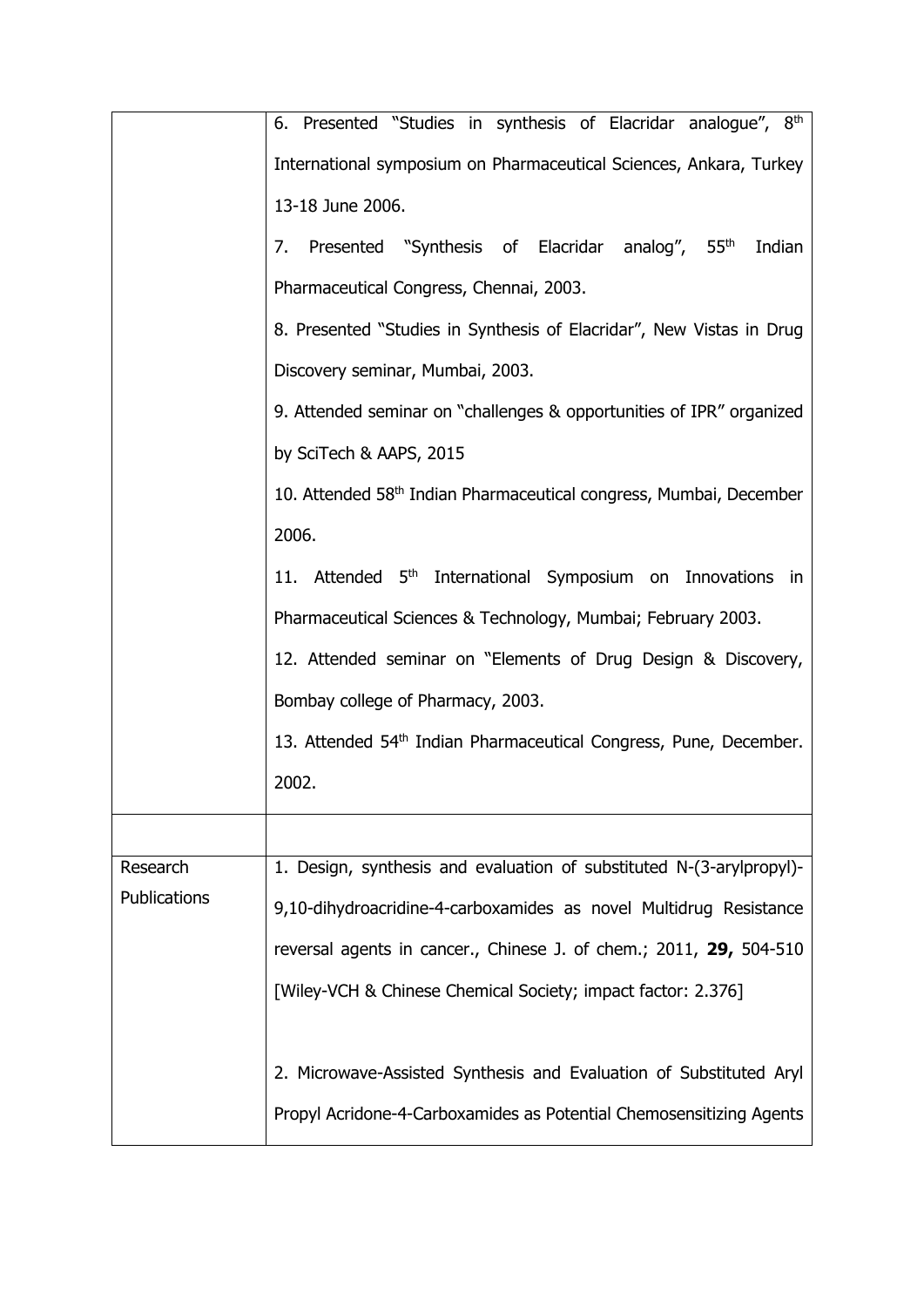for Cancer, 2011, Letters in Drug Design & Discovery, 2011, **8 (3),** 268-275. [Bentham science; impact factor: 0.953] 3. Design, synthesis and Evaluation of substituted N‐(3‐ Arylpropyl)‐ 9,10‐ dihydro‐ 9‐ oxoacridine‐ 4‐ carboxamides as Potent MDR Reversal Agents in Cancer, ChemInform, 2011, **42,** 28. [Wiley-VCH Verlag; impact factor: 0.04] 4. Modulation of P-glycoprotein Mediated Multidrug resistance (MDR) in Cancer using Chemosensitizers, International J. of Pharm. Sciences and Research., **Vol.1 (2):** 2010, 104-111. 5. Multidrug Resistance Reversal Activity of Substituted Aryl propyl acridone-4-carboxamides, Adv. Pharmacol.Toxicol., **10(3),** 2009, 21-24. 6. Synthesis and Pharmacological evaluation of some novel potent type II antidiabetic agents, International Journal of Pharmacy and Pharmaceutical Sciences, **1(1)**, July-Sep, 2009, 149-158. 7. Microwave-assisted synthesis and evaluation of anticancer activity of substituted acridone analogues, Research J. Pharm. Tech., **2(2)**, April-June 2009, 366-370. 8. Synthesis and evaluation of antifungal activity of novel 1,2.4 triazoles, Indian Drugs, **45(3)**, March 2008, 175-177.